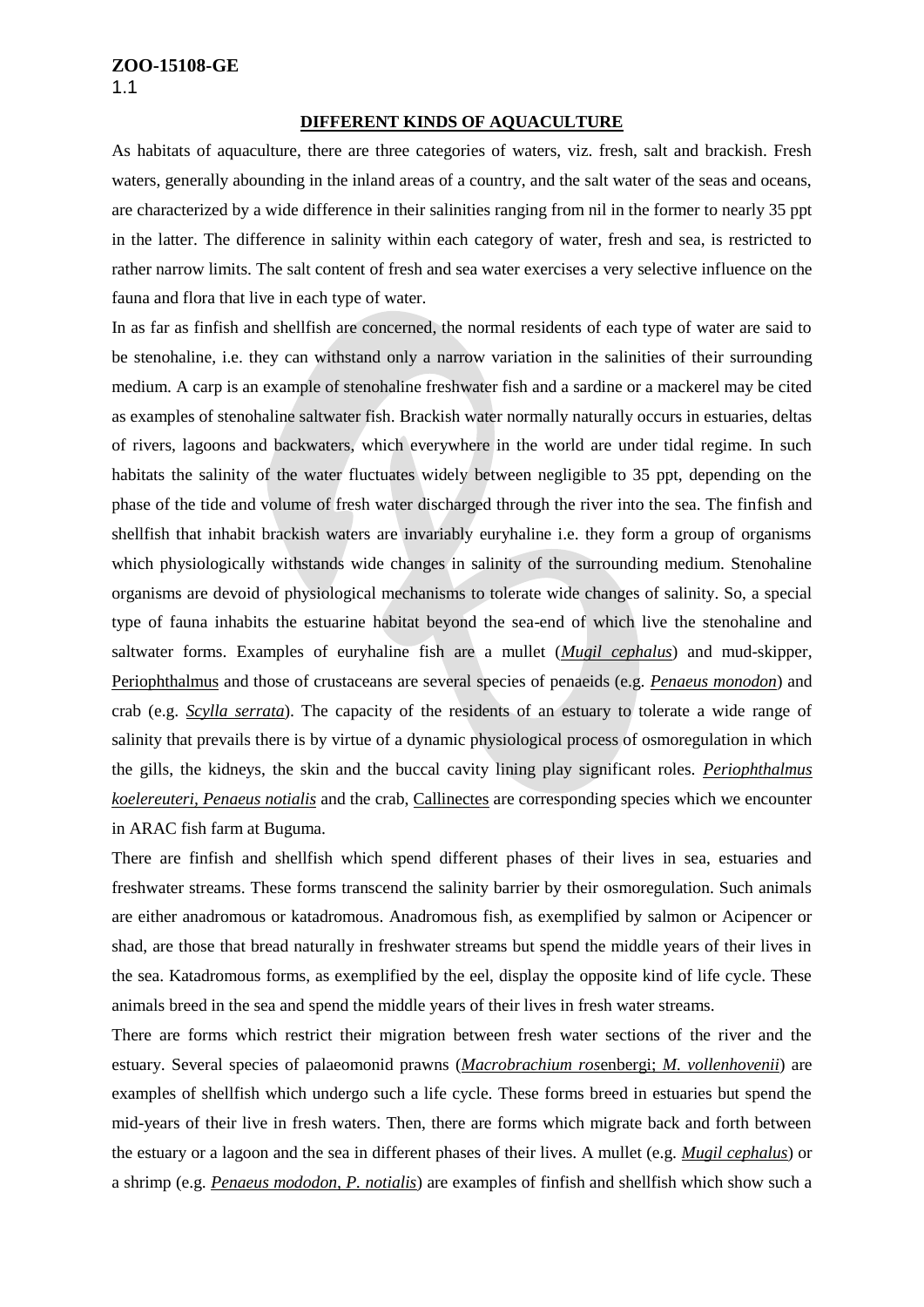pattern of migration. These forms breed in the sea but spend part of their juvenile and adult lives in the estuary where they form a sizeable fishery.

Apart from salinity of the water, its temperature exercises a selective influence on fish that thrive there e.g. warmwater fish as contrasted with temperate or coldwater fish. Even in tropical countries, a river may have and usually does have a coldwater section in its upper reaches and a warmwater section in its middle and lower reaches. In temperate countries and in the upper reaches of tropical countries (e.g. at high altitudes), coldwater fish (e.g. trout, loach etc.) live. Then warm waters have their distinctive fish fauna (e.g. scores of species of carps and catfishes and several species of murrels etc.).

Notwithstanding the fact that the capacity of water to dissolve oxygen (DO) is negatively correlated with temperature, the oxygen content of water at a given temperature can vary a great deal depending on turbulance, photosynthesis and BOD. Do of water exercises a selective influence on quality of fish life. In water of low oxygen content, air-breathing fish thrive best e.g. Claria[s\\*,](http://www.fao.org/docrep/field/003/ac169e/ac169e00.htm#ref3) snakehead[s\\*\\*](http://www.fao.org/docrep/field/003/ac169e/ac169e00.htm#ref4) etc. Fish that are used to living in well-oxygenated water e.g. trout, do not thrive in waters of low oxygen content.

Notwithstanding differences in the physioco-chemical characteristics of its habitats (viz. fresh water, brackish water and sea water) aquaculture systems are of several kinds. Most of the systems are highly variable in mannitude and intensity ranging to serve as one-family units or large scale commercial enterprises. The different kinds of aquaculture are:

- i. Static water ponds.
- ii. Running water culture.
- iii. Culture in recirculating systems: in reconditioned water and in closed systems.
- iv. Culture in rice fields.
- v. Aquaculture in raceways, cages pens and enclosures
- vi. Finfish-culture cum livestock rearing.
- vii. Hanging, 'on-bottom' and stick methods of oyster culture.

Based on the number of species that are cultured in a system aquaculture may be classified into: (a) monoculture and (b) polyculture.

#### **Pond Culture**

#### **Static freshwater ponds**

Ordinary fresh water fish culture ponds are still-water ponds. They vary a great deal in waterspread area and depth. Some are seasonal and some perennial. The ponds may be rainfed (also called sky ponds) and/or may have inlet and outlet systems. The water supply may be from a stream or a canal or from an underground source such as wells, tubewells etc. The water retentivity of the ponds depends on soil composition of the pond bottom and subsoil water level. The natural biological productivity of such ponds depends on soil and water qualities. Homestead ponds are usually small and shallow. Commercial freshwater ponds have to have an assured water supply and inlet and drainage systems.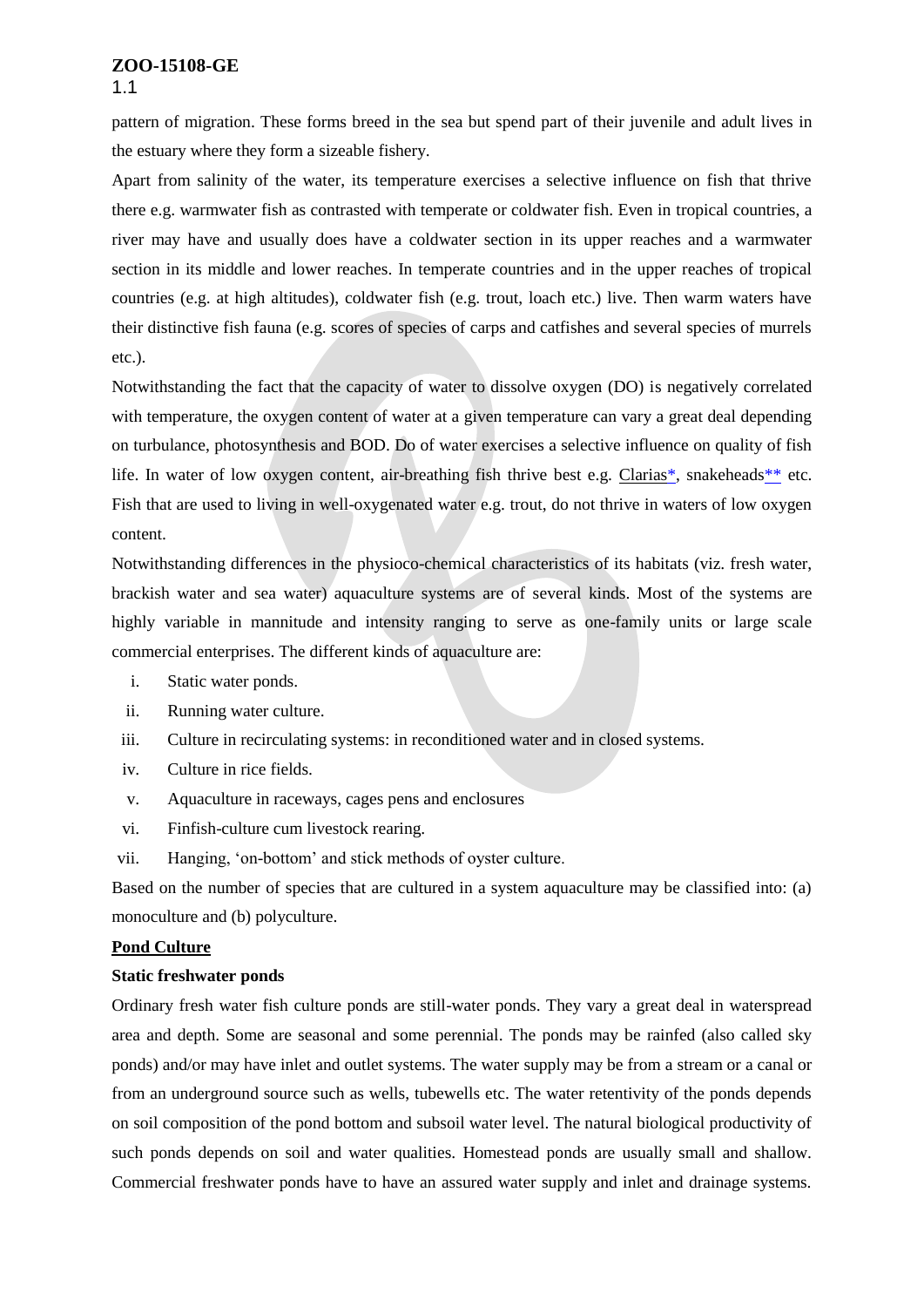In organised aquaculture, the carrying capacity of still-water ponds is enhanced by manuring and/or fertilizing and exercising water quality control. Fish are also fed from an extraneous source for obtaining fast growth.

Science of freshwater pond fish-culture has made great strides in recent years and there is a fast advancing frontier of knowledge on every aspect of pond culture starting from farm designing and construction upto production of marketable fish of a wide variety of cultured fresh water species of finfish and shellfish. Examples are: carp culture systems in India, China, Israel, Germany, etc; catfish culture in U.S.A.

There is considerable competition with agriculture and other land-use agencies in this system of aquaculture and its success would, by and large, depend on comparative economics of land use. But much also depends on national policies on land use and the encouragement government gives to aquaculture as a means of producing fish protein.

#### **Brackishwater ponds**

Not only are the species different from those cultured in freshwater ponds but the principle of operation of brackishwater ponds is different from those of freshwater ponds. Here the pond or the farm is essentially located on a tidal creek or stream and there is a system of sluices to control the ingress and egress of water into and from the ponds. Examples are: Milkfish farms in Philippines, Taiwan, Indonesia etc. Brackish water fish farming is a fast growing science. Here also there is competition with other land use agencies, especially forestry, but the extent of competition with agriculture is relatively less because coastal land is generally not suitable for agriculture. The ARAC farm at Buguma is tidally fed and the salinity range is  $5 - 21$  ppt.

#### **Mariculture:**

Mariculture is aquaculture in the saltwater of the sea. It may be in seas, bays, bayes, sounds etc. e.g. traditional mariculture in inshore and offshore waters by a large number of countries notably, U.S.A., France, Spain, Japan etc. Mariculture of finfish in cages is relatively recent. Though a new development, it has assumed considerable importance and has great potential e.g. mariculture of several species of salmonids; Salmo salar, Oncorhynchus spp; of yellow tail, Seriola quinaueradiata; of red seabream (Pagrus major) etc.

### **Running water culture**

In Japan, at places where there is abundant supply of water, common carp is cultured in running water ponds. The most intensive common carp is cultured in running water ponds. A very high common carp production rate of 980 t/ha has been achieved at the Tanka Running water fish farm in Japan where there is plentiful supply of running water of high dissolved oxygen content and optimum range of temperature for feeding. Running water culture of common carp is done in a small way in Europe, Indonesia and Thailand.

#### **Culture in recirculatory systems**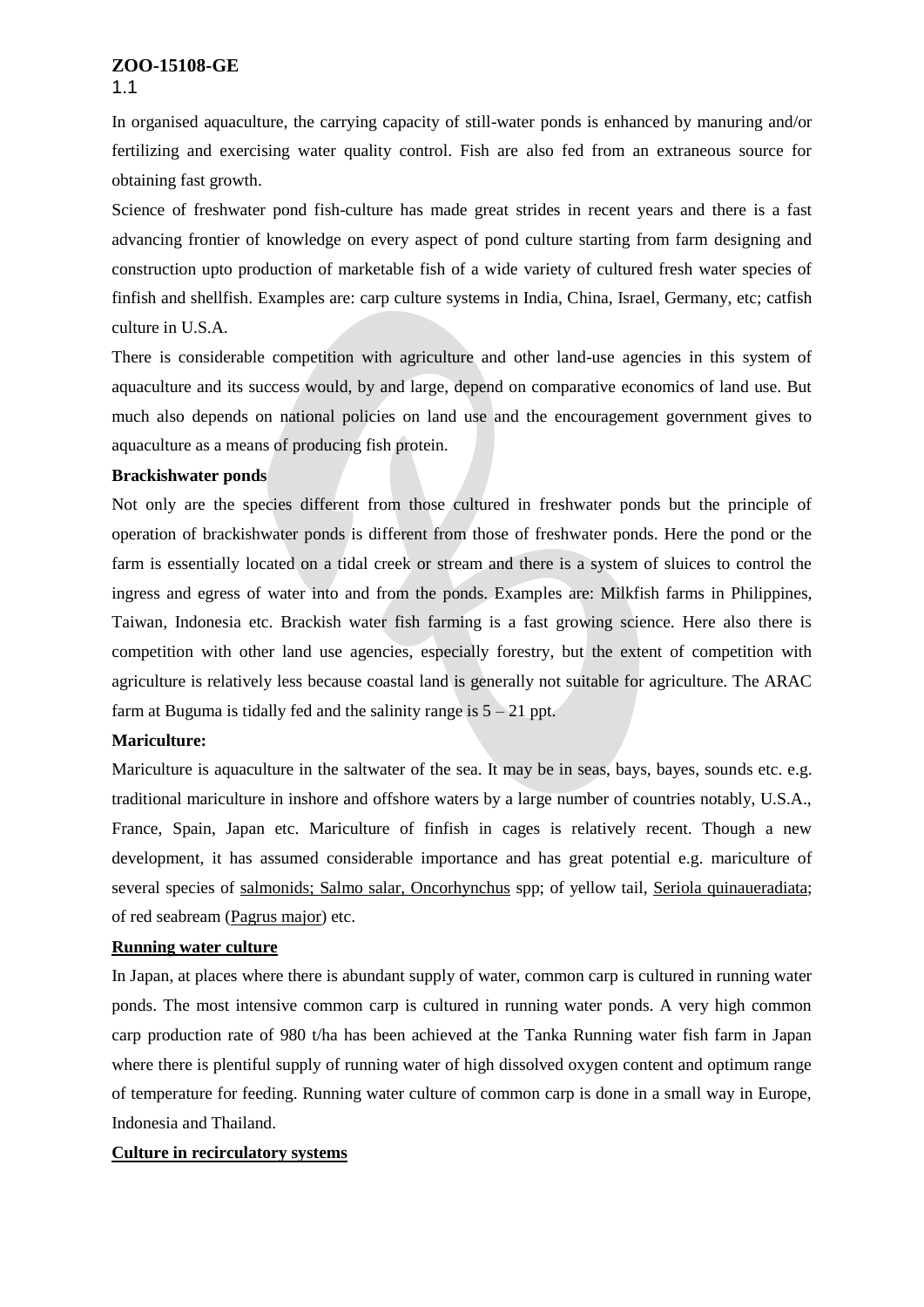This system is comparable to running water culture system except that in the latter, water goes waste whereas here the same water is reused. In this system, water is filtered continuously and recirculated, often after aeration, to the fish pond. The filtering element is a biological filter comprising  $3 - 4$  cm diameter pebbles, or honey-comb synthetic strips, designed to arrest faecal matter and to denitrify catabolic wastes through bacterial action. The Motokawa Fish farm in Japan is well known for carp production in recirculatory filtering ponds. This system has been tried experimentally for carp fry rearing at the Central Inland Fisheries Research Institute, Barrackpore (W.B) India, with commendable results. There are several new developments in reusing water for fish culture, given in two volumes, by Tiews (1981). See also EIFAC (1986).

A recirculatory system is sometimes classified as a system of waste-water aquaculture and reducing biological oxygen demand (BOD) of the waste water. Several mechanisms of handling waste-water exist viz.

- 1. pretreatment of waste water e.g. cascading through a series of ponds: air system etc;
- 2. dilution of waste water;
- 3. pretreatment and dilution;
- 4. no treatment of waste water.

Benefits lie in:

- a. increase in fish yields through increase in natural fish food, 5000 kg/ha at Aquaculture Research Station, Dor Israel from fluid cowshed manure; sewage fed system in Bengal and Tamil Nadu, India - 15,000 kg/ha/year.
- b. direct use of solid organic matter in natural waters by phytoplankton and zooplankton.

Restraints in wastewater fish culture systems lie in:

- 1. Do level in ponds;
- 2. toxic material in wastewater;
- 3. tastes and odour in fish;
- 4. parasites and diseases;
- 5. public health problems (Salmonella, Shigella) of other Enterbacteriacae;
- 6. pond effluent standards; and
- 7. (7) public acceptance.

These lead to problems of fish pond management i.e. acquiring understanding of physioco-chemical dynamics of pond in relation to physiological requirements of cultured species. Polyculture system need to be encouraged where productivity is based on natural foods. e.g. ecological niche approach in the polyculture of Chinese and Indian carps in India.

In reconditioned water:

Water reconditioning in aquaculture is necessary where there is inadequate water supply for the fish culture programme or where water quality requirements are such that reconditioning is indicated.

The different fish rearing systems using reconditioned water are: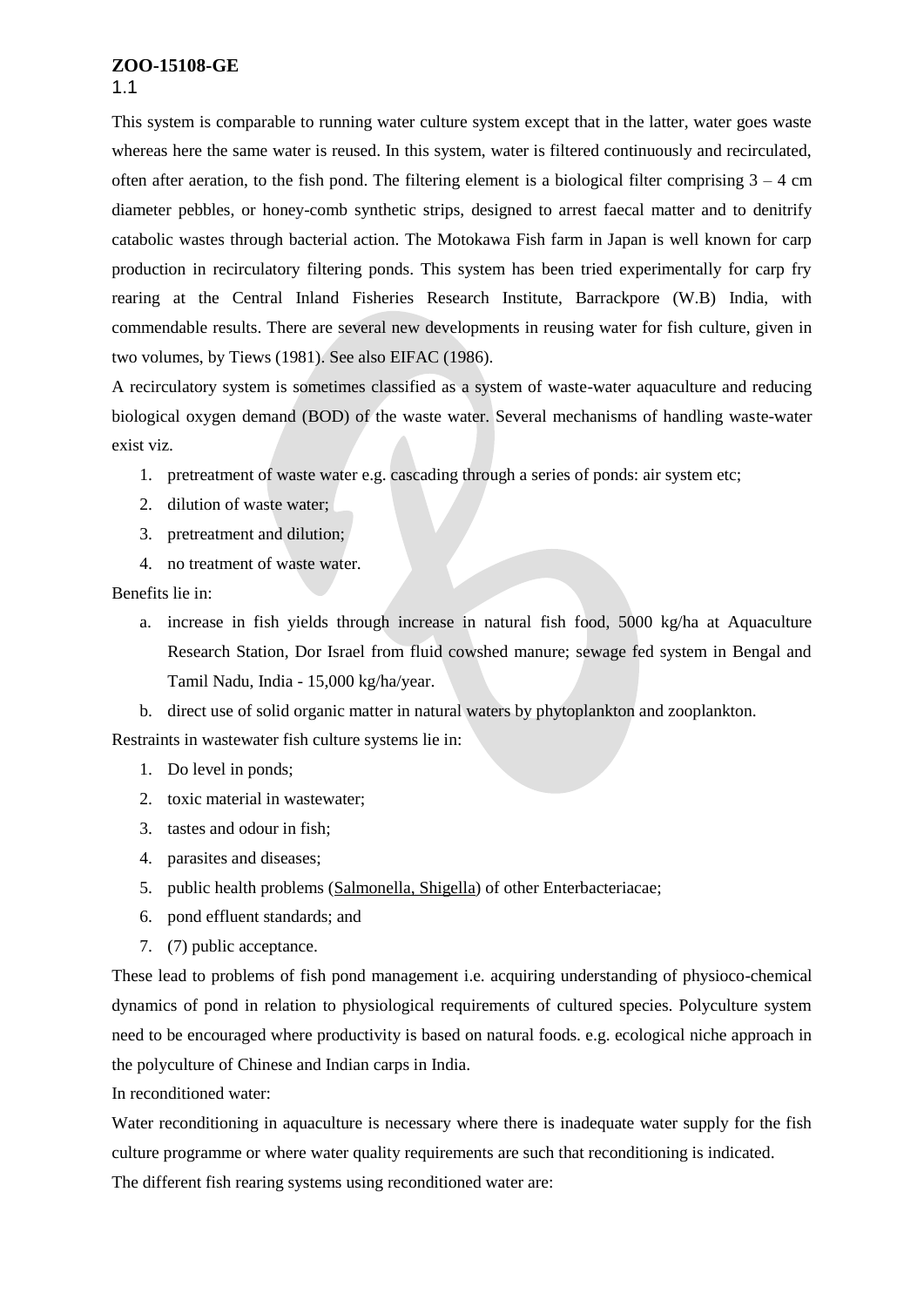i. simple flow-through (single pass) system i.e. ample water-supply of appropriate quality



The pre-treatment processes used are:

(1) sedimentation; (2) screening; (3) shocking to kill aquatic life; (4) filtration; (5) sterilization; (6) aeration; (7) degassing (nitrogen,  $CO_2$  removal) (8) heating or cooling if necessary (9) pH control. The reconditioning processes are:

- 1. sedimentation;
- 2. mechanical filtration;
- 3. biological filtration;
- 4. extended aeration;
- 5. activated sludge;
- 6. pH control;
- 7. heating or cooling as the need be;
- 8. sterilization;
- 9. de-gassing and
- 10. ion exchange.

Post-treatment processes are:

(1) aeration; (2) sedimentation; (3) filtration; (4) disinfection; (5) activated sludge; (6) lagooning; (7) digestion or equivalent; (8) coagulation; (9) absorption taste or odour removal by activated carbon.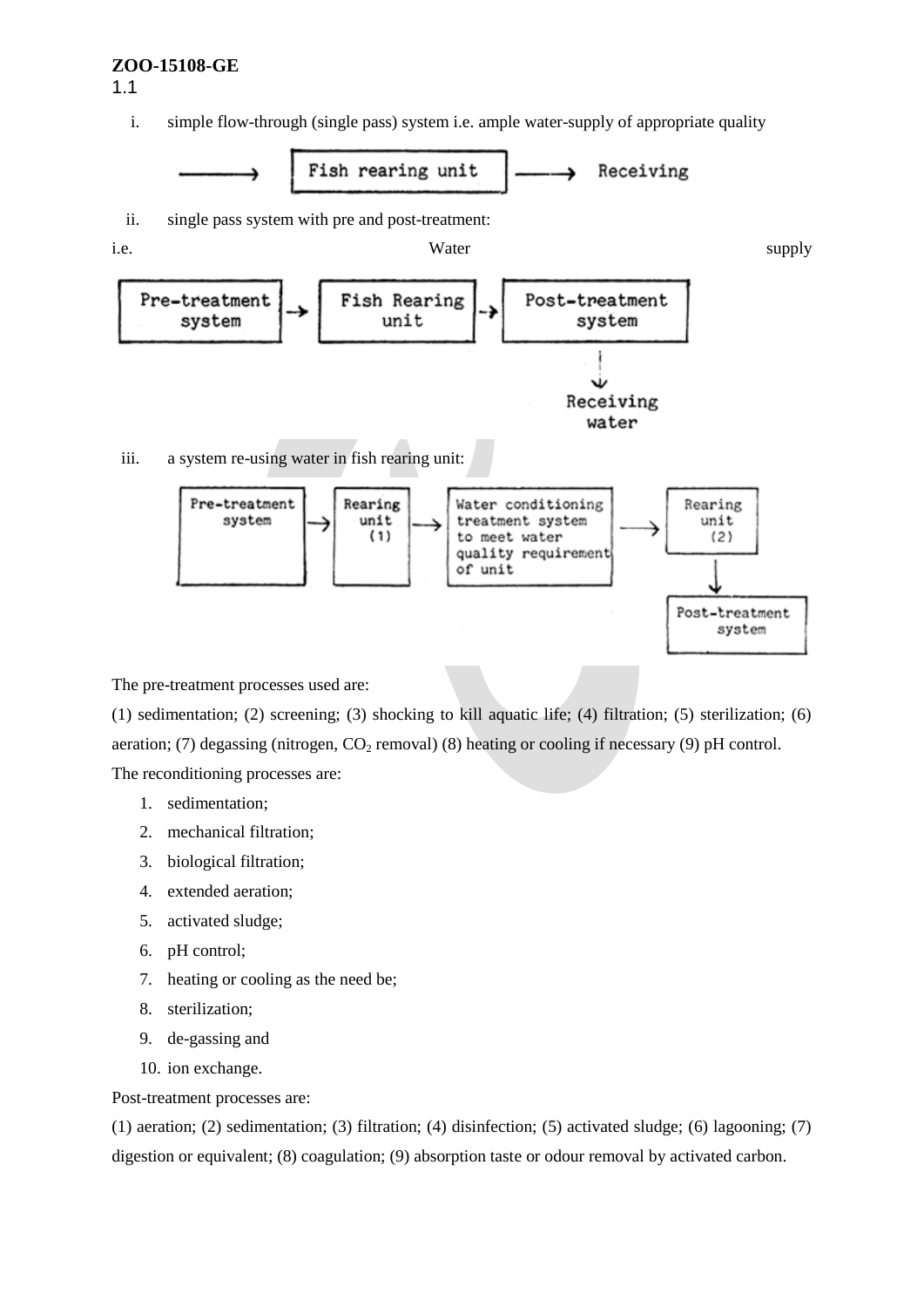These systems are mostly applicable to sophisticated and intense aquaculture.

In Closed System:

Fresh water model developed at Ahrenbury in Germany is a 50  $m<sup>3</sup>$  in<sub>3</sub> circuit for mirror carp, Cyprinus carpio, 6 m<sup>3</sup> in fish tanks and  $44m<sup>3</sup>$  in purification unit. Temperature kept constant at 223 °C and quantity of food (g of food/fish/day) has been kept equal. Rate of flow: 25 m<sup>3</sup>/hour; maximum carrying capacity, determined experimentally being 1.5t of fish and ratio of water volume to fish weight 30:1. Closed circuits have limited carrying capacity and when the capacity is exceeded, the system may break down.

The highest production, an annual yield of 8.6t of carp is obtained using semi-monthly rather than monthly and 1.5 monthly stocking sequence, fish are harvested when 500 g in weight (rather than 1000, 1500, or 2000 g) and fed on fish having raw protein content of 36% (rather than 47%).

The cost of feeds are the main operating costs when using the system. The decrease in income is proportionately more rapid than decrease in production when the size of fish harvested increase and stocking sequence are prolonged. The most economical has been found to be when heat is derived from heat exchanges from industrial cooling water rather than when centrally heated or when diverting one circuit out of 12 to fingerlings production i.e. all circuits producing 500 g fish for the market. As indicated earlier many such trials have been done (see Tiews, 1981).

#### **Culture in Rice Rields**

Culturing fish and growing rice together in the same paddy fields is an old practice in Asia and the Far East. Interest in producing rice and fish together had declined in recent years because of use of fishtoxic pesticides required to protect high yielding varieties (HYV) of rice introduced as part of green revolution in Asia. Now, newer HYV of rice strains are being developed with inbred resistance to insects and insect-transmitted diseases which decrease the need for pesticide protection or growing rice. Four trials conducted in Philippines on Tilapia mosambica and Cyprinus carpio stocking have resulted in standing crops of fish in paddy fields averaging  $69 - 288$  kg/ha at harvest time. More developments in rizi-pisciculture are described in the ICLARM Conference Proceedings on "Integrated Aquaculture - Agriculture farming systems (Pullin & Shehadeh, 1980).

#### **Aquaculture in Raceways: Cages, Pens and Enclosures**

Marine aquaculture farms may be located at six possible sites viz. either on the shore with pumped sea-water supply; in the intertidal zone; in the sub-littoral zone, or offshore with surface floating, midwater floating or seabed cages. The first three are enclosures and the last three cages. The enclosures in Europe have by and large stemmed from those set up for 'yellow tail' (Seriola quinqueradiata) farming in Japan. e.g. of inter-tidal enclosure:

- 1. Adoike near Takasu in Inland sea in Japan;
- 2. Ardtoe in Great Britain. Since concrete seawalls or stone-pitched anbankments are expensive, few intertidal enclosures are now built.

#### **Rigid structures**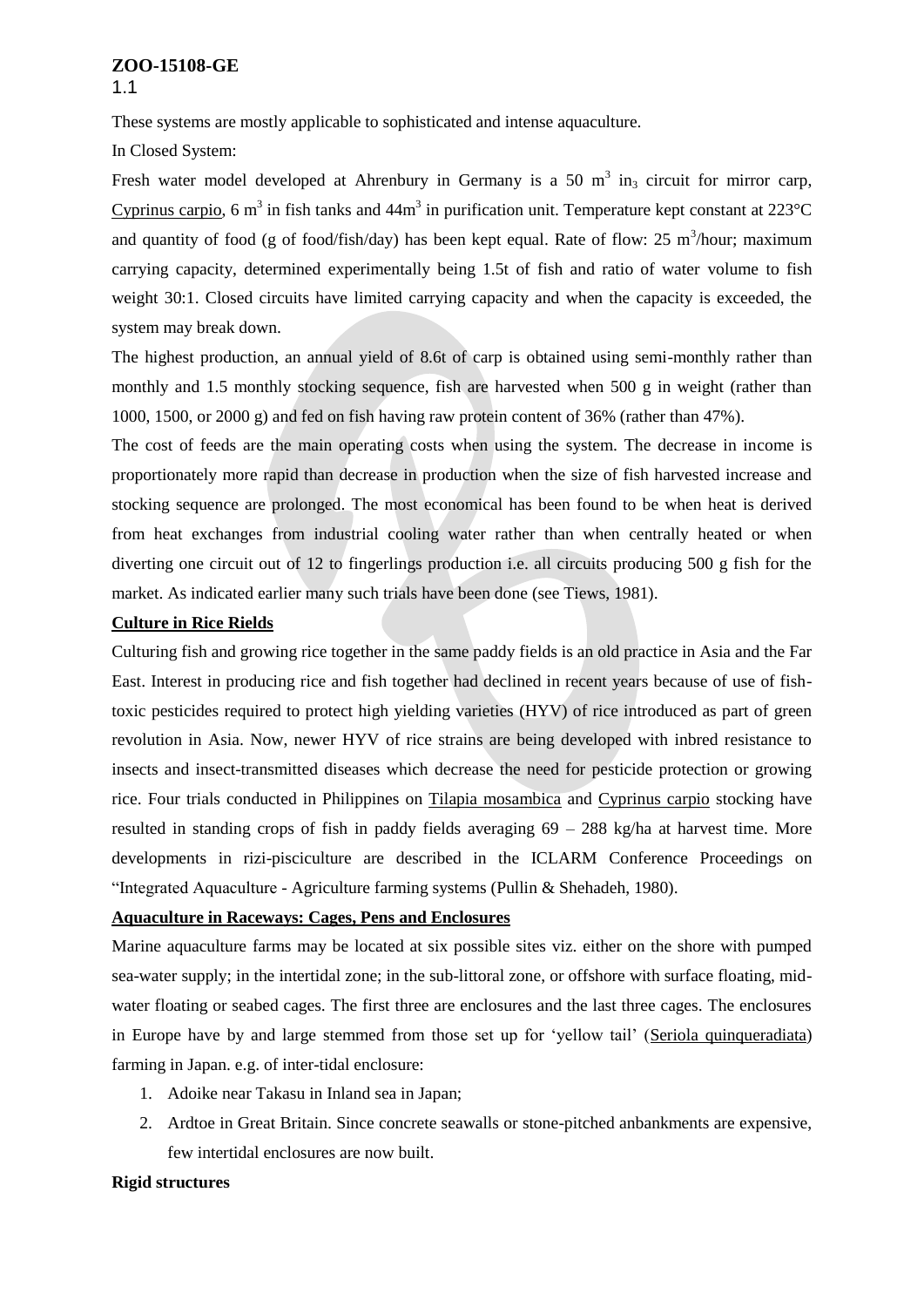A large number of rigid net enclosures have been built in Inland sea in Japan in recent years, but not all are successful: because of poor siting providing less circulation, others fouled by marine organisms which restrict circulation. More modern successful net enclosures have been positioned after hydrographic surveys to insure sufficient water exchange and research on building material. (Most suitable: galvanised "chain-link" and galvanised "weldmesh") e.g.

- a. yellow tail 3.5 ha farm at Sakaide in Seto Inland Sea, Japan.
- b. Faery Isles, Lake sween, Scotland.
- c. Bamboo barricades for milkfish farming in Laguna de Bay, Philippines.
- d. Sub-littoral enclosures for salmon farming in Norway e.g. Flogoykjolpo (1.2 ha) and Volokjolpo (3.5 ha) near Movik, west of Bergen (Farming potential os salmon 1000 t.)
- e. Sub-littoral enclosure built in 1974 at Loch Moidart (40 m<sup>3</sup> capacity) (tidal range of 5m).

# **Flexible Structures**

Buoyed fish net enclosure but resting on bottom e.g. 10 ha trial enclosure in Laguna de Bay, Philippines.

# **Floating Fish Cages**

Most important development of the decade is aquafarming. Its merits lie on:

- a. can be used where seabed is unsuitable for shellfish.
- b. being off bottom, predators can be controlled more easily.
- c. can be towed out of danger if threatened by pollution.

# **Cages with Rigid Framework**

e.g.

(a) 8m diameter 6m deep having galvanised steel collar, galvanised chain link bag net for yellow-tail

(b) 14m diameter 7m deep farming in Japan.

(c) cages at Loch Ailort for Salmon farming in Scotland provided with rigid collars and cat-walks for

inspection of fish. (d) cages at Loch Moidart

 $(6m \times 4 \times 3.1m)$ 

(f)  $50 \times 12$ m Pacific Salmon cage at Reservation Bay near Anacortes, Washington U.S.A.

# **Cages with Flexible Framework**

- a. 55m diameter and 25m deep chum salmon (Oncorynchus keta) in Lake Saroma at Hokkaido, Japan. Here netting material can be changed even when fish are in stock.
- b. Midwater fish cage of the Hiketa Fishermen's Cooperative Association of Japan in Inland sea: 9m sq.  $\times$  8.25m deep with a buoyed feeding neck. These are grouped in 10–12 cages. They can be raised in calm sea and lowered in rough sea.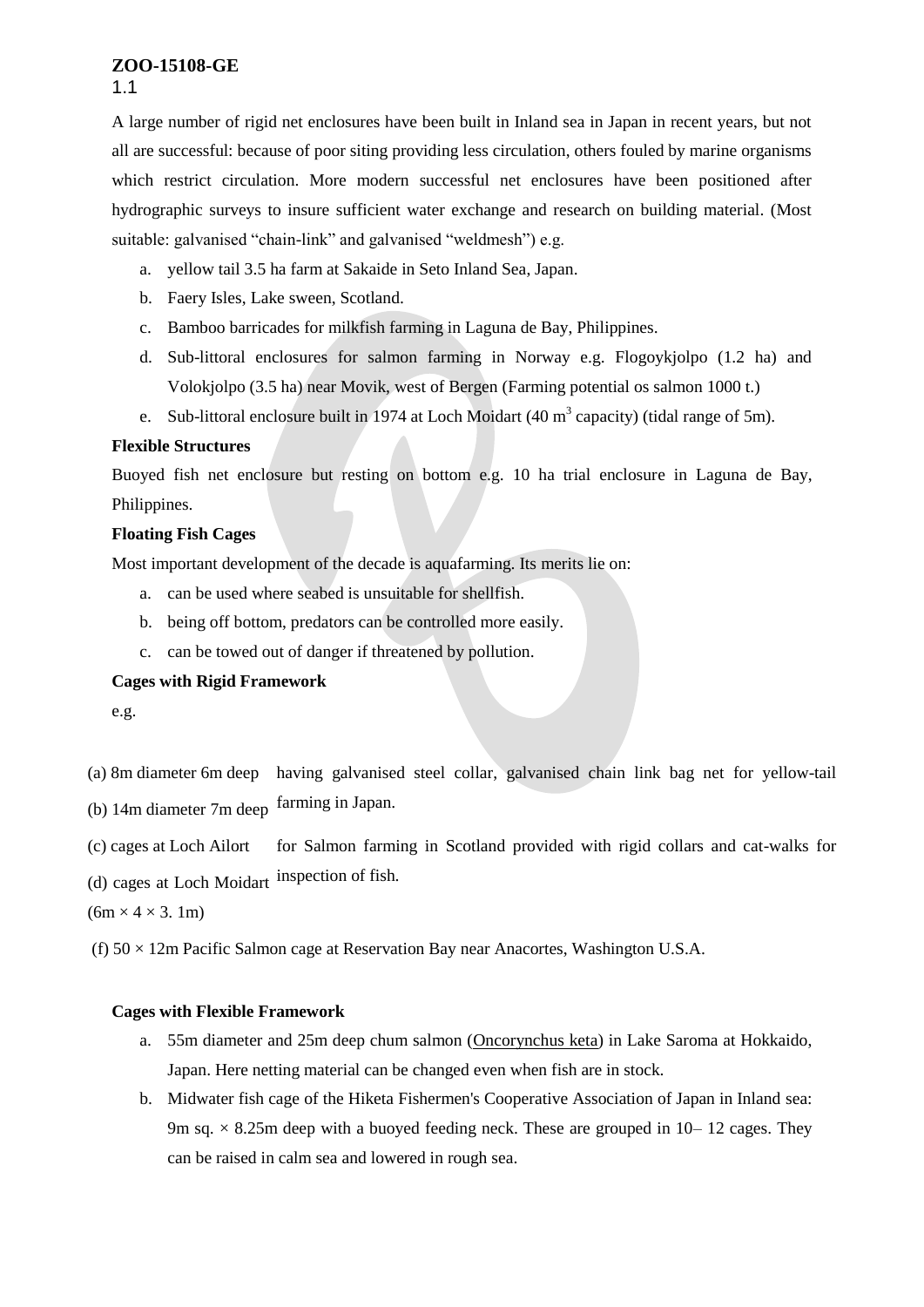1.1

- c. Domsea Farm cage of Puget Sound, Washington U.S.A.  $15.2 \times 15.2 \times 7.6$ m cage.
- d. Floating fish cage of Kampuchea and Southern Vietnam.

Several new developments in this area and allied aquaculture are described and reported in British monthly, "Fish farming International".

# **Merits of Cage Culture**

Advanced type of aquaculture having scores of advantages over pond culture.

- 1. 10 12 times higher yields than pond culture for comparable inputs and area;
- 2. Prevents loss of stock due to flooding;
- 3. No question of seapage and evaporation losses;
- 4. No need for water replacement;
- 5. No problem of pond excavation and dependence on soil characterics;
- 6. Avoids proximity of agricultural areas hence reduces hazards of pesticide contamination;
- 7. Can be conveniently located near urban markets avoiding the need for fish preservation and transportation;
- 8. Eliminates competition with agriculture and other land uses;
- 9. Affords easy control of fish reproduction in Tilapia sp;
- 10. Complete harvest of fish is effected;
- 11. Optimum utilization of artificial food;
- 12. Reduced fish handling;
- 13. Initial investme nt relatively small.

# **Limitations of Cage Culture**

They are relatively few. They are:

- 1. Difficult to apply when water is rough;
- 2. High dependence on artificial feeding. High quality feed fesirable especially in respect of protein, vitamins and minerals. Feed losses are possible through cage walls.
- 3. At times interferes with natural fish populations round cage.
- 4. Risk of theft is increased.

In view of these, it is reasonable to consider cage culture practice as one which will prevail in future years. Research on this system deserves to be encouraged.

# **Finfish Culture-cum-Livestock Rearing**

Commercial scale fish-cum-duck culture is practiced in Central European countries such as Czeckslovakia, East Germany, Hungary and Poland, as well as in Taiwan Province of China. FAO has organised this system in C.A.R., Zambia and Ivory Coast and also in Nepal recently. In this system of culture, fish pond water surface maintains brood stock of ducks, rear one-day-old ducklings as well as 14–21 day-old advanced ducklings. This is a synergic system of mutual benefit to each organism cultured: duck droppings manuring the pond, duck foraging consuming a variety of unwanted biota for fishculture such as tadpoles, frogs, mosquito and dragonfly larvae, molluscs, aquatic weeds etc.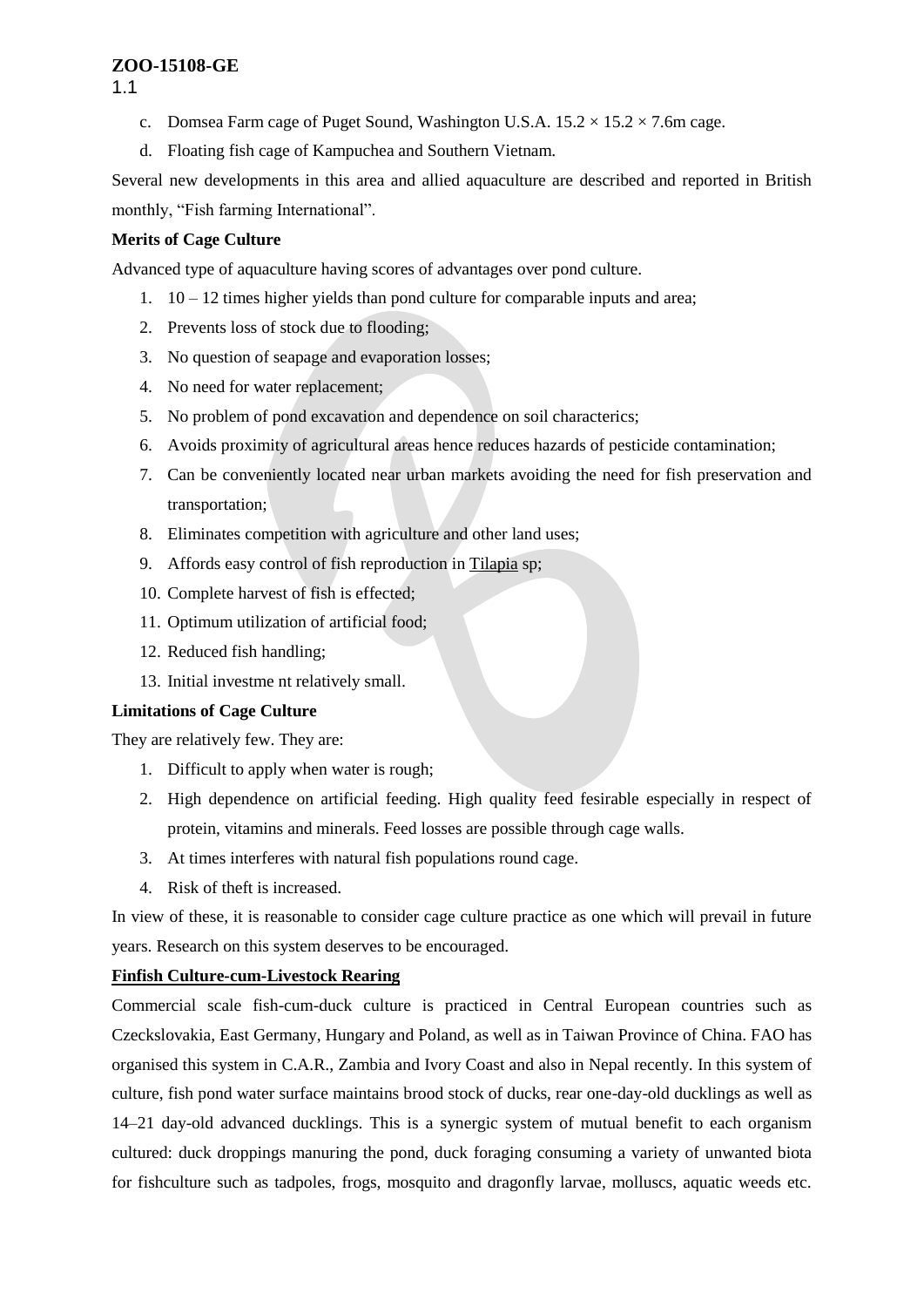One duck produces about 6kg of droppings in  $30 - 40$  days in a pond and 100kg of duck manure may increase fish flesh to the extent of 4 –6kg. 300 ducks led to an increase by 100kg of carp in East Germany. In Taiwan fish-cum-duck-culture produces 3500kg/ha of fish.

Both poultry droppings and pig excreta are used to manure fish ponds. To save transport costs poultry pen and pig sties are advised to be located at or near fish pond site. A fat pig produces, on the average  $1.6 - 1.8t$  of manure (including urine) per year and fresh manure of  $15 - 25$  pigs can be used in a one hectare pond. Hungary has developed carbon-manuring technique in early fifties with ducks acting as carbon-manuring machines. In Hungary  $30 - 60$ /ha/100 days of manure is spread. Recently in India polyculture of Chinese and Indian carps in a pig manure fertilized pond led to nearly 7.5 tons/ha/yr production of fish. In C.A.R., production of  $10 - 15$  tons/ha/yr has been achieved. See Pullin and Shehadeh (1981) for several other experiments on integrated agriculture-aquaculture systems.

### **Monoculture**

Monoculture, as the name implies, in the culture of a single species of an organism in a culture system of any intensity, be it in any type of water, fresh, brackish or salt.

### e.g. Fresh water

Common carp in East Germany

Common carp in Japan

*Tilapia nilotica* in several countries of Africa

Rainbow trout (*Salmon gairdneri*) culture in several countries.

Channel catfish (*Ictalurus punctatus*) in U.S.A.

Catfish, *Clarias gariepinu*s in Africa.

Brackish water

Milkfish, *Chanos chanos* in the Philippines.

Mullet culture in several countries.

Seawater

Yellowtail, *Seriola quinquer*adiata in Japan.

Kuruma shrimp, *Peneaus jap*onicus

Nori: Porphyra sp. in Japan

Scallop (*Patinopecten yessoesin*) in Japan

Red seabream (*Pagrus major*) in Japan

Pacific salmon (*Oncorhynchus spp*) in Nort America

Eel (Anguilla spp) in Japan.

Feeding with species spefific feed is the main basis for monoculture in the case of finfish.

# **5.8 Polyculture**

Polyculture, as the name implies, is the culture of several species in the same waterbody. The culture system generally depends on natural food of a waterbody sometime augmented artificially by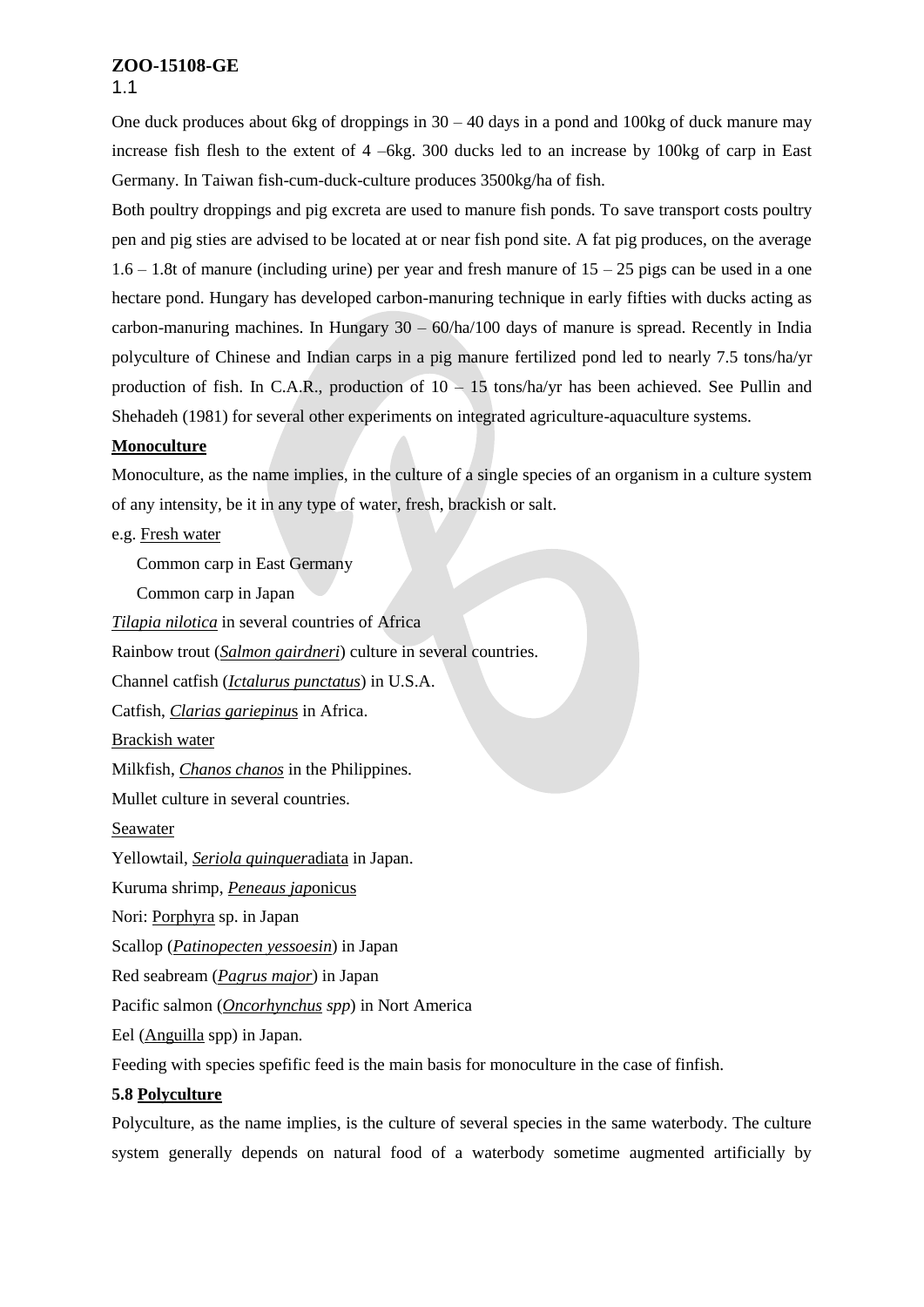fertilization and/or by supplementary feeding. If artificial food is given it is a common food acceptable to all or most species that are cultured.

### e.g. Fresh water

- 1. Polyculture of *Clarias gariepinus* and tilapias in Africa.
- 2. Polyculture of several species of Chinese carps in China, Taiwan etc.
- 3. Polyculture of several Indian major carp species in India.
- 4. Polyculture in Indian major carps, Chinese carps and other fish in India (called composite fish culture in India).

# Brackish water

- 1. Milkfish and shrimp culture in Philippines and Indonesia.
- 2. Mullet and shrimp culture in Israel. In systems where production depends on natural fish pond zonation i.e. ecological niches assume great importance.

# **Hanging, 'on bottom' and stick methods of oyster culture**

In the hanging method, oysters as they grow, are suspended from rafts, long-lines or racks.

Raft method is used in protected areas as in the Seto Inland sea of Japan.

The long-line system has horizontal lines attached to wooden barrels or metal drums at or near the surface from which strings of seed oysters are suspended. The long-line system is used in offshore grounds. The system can withstand rough seas which might destroy rafts.

The structures in the rack method consists of vertical poles or posts driven into bottom which support horizontal poles. Strings of seed oyster are tied to horizontal poles such that they do not touch the bottom. The trend of rack method is downward because of coastal pollution.

In the sowing method, oysters are directly placed on the bottom.

In the stick method, seed oysters are attached to wooden sticks riven into bottom in the intertidal zone. In both stick & "on bottom" method, crawling predators take a toll of oysters.

Raft and long line methods are most productive as they minimise losses by predation and maximise production. U.S.A., Japan, Republic of Korea, France and Mexico are some of the major oyster producing countries. U.S.A. and France largely use 'on bottom' method. The traditional species in France has been Ostrea edulis and Crassostrea angulata but in recent years, heavy mortalities have occurred and France imported Crassostrea gigas from Japan, Canada and U.S.A. to circumvent the problem. In West Africa, including Nigeria, C. gasar, is being tested for mass scale adoption of aquaculture.

# **Reference:**

**BASED ON LECTURES 'INTRODUCTION TO AQUACULTURE' PRESENTED BY V. G. JHINGRAN AT ARAC FOR THE SENIOR AQUACULTURISTS COURSE UNITED NATIONS DEVELOPMENT PROGRAMME FOOD AND AGRICULTURE ORGANIZATION OF THE UNITED NATIONS NIGERIAN INSTITUTE FOR OCEANOGRAPHY AND MARINE RESEARCH PROJECT RAF/82/009. AFRICAN REGIONAL AQUACULTURE CENTRE, PORT HARCOURT, NIGERIA CENTRE REGIONAL AFRICAIN D'AQUACULTURE, PORT HARCOURT, NIGERIA ARAC/REP/87/WP/11. APRIL, 1987.**